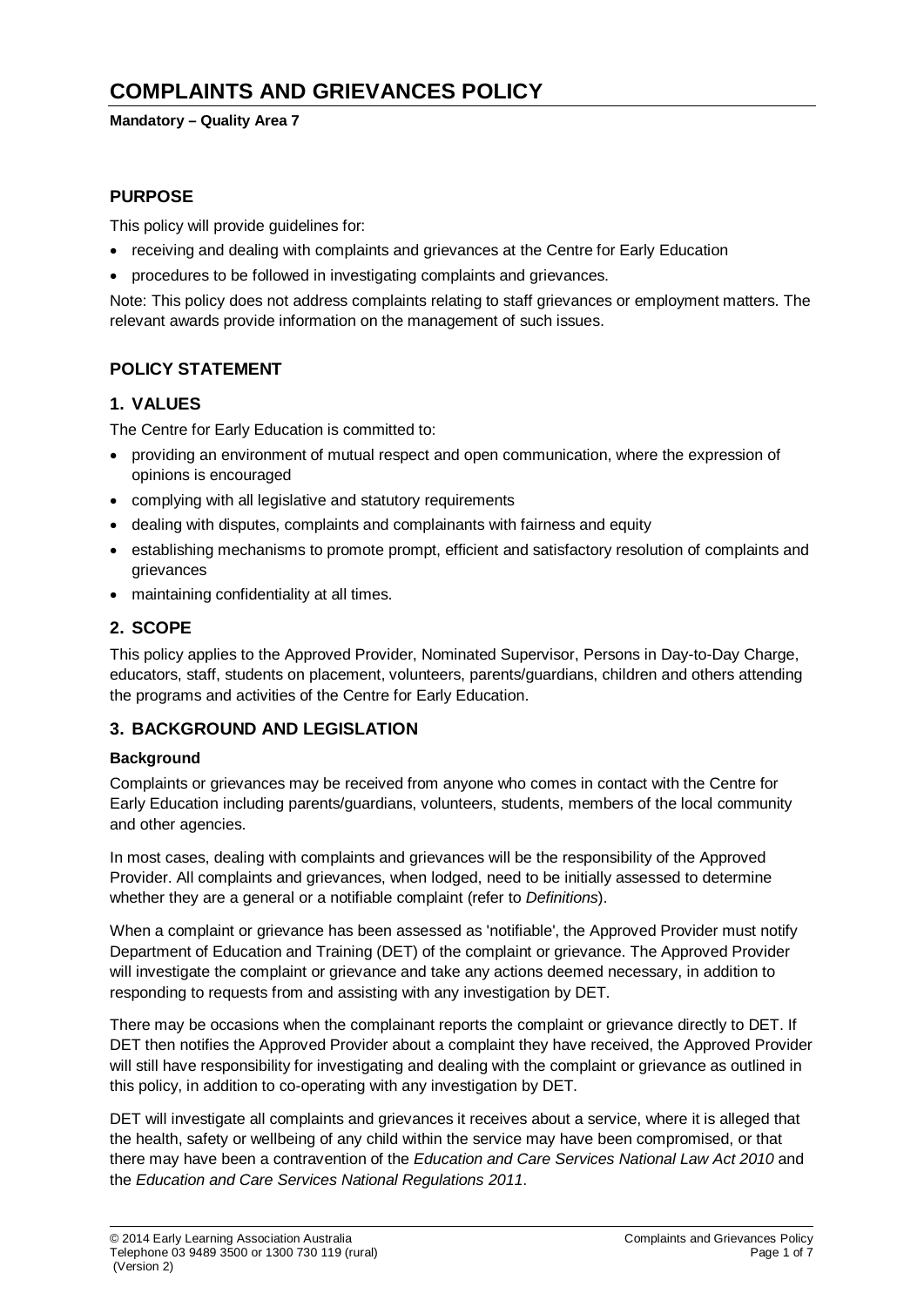#### **Legislation and standards**

Relevant legislation and standards include but are not limited to:

- *Charter of Human Rights and Responsibilities Act 2006 (Vic)*
- *Children, Youth and Families Act 2005* (Vic)
- *Education and Care Services National Law Act 2010*: Section 174(2)(b)
- *Education and Care Services National Regulations 2011*: Regulations 168(2)(o) and 176(2)(b)
- *Information Privacy Act 2000* (Vic)
- *National Quality Standard*, Quality Area 7: Leadership and Service Management
	- − Standard 7.3: Administrative systems enable the effective management of a quality service
		- − Element 7.3.4: Processes are in place to ensure that all grievances and complaints are addressed, investigated fairly and documented in a timely manner
- *Privacy Act 1988* (Cth)
- *Privacy Regulations 2013*(Cth)

The most current amendments to listed legislation can be found at:

- Victorian Legislation Victorian Law Today:<http://www.legislation.vic.gov.au/>
- Commonwealth Legislation ComLaw:<http://www.comlaw.gov.au/>

# **4. DEFINITIONS**

The terms defined in this section relate specifically to this policy. For commonly used terms e.g. Approved Provider, Nominated Supervisor, Regulatory Authority etc. refer to the *General Definitions* section of this manual.

**Complaint:** (In relation to this policy) a complaint is defined as an issue of a minor nature that can be resolved promptly or within 24 hours, and does not require a detailed investigation. Complaints include an expression of displeasure, such as poor service, and any verbal or written complaint directly related to the service (including general and notifiable complaints).

Complaints do not include staff, industrial or employment matters, occupational health and safety matters (unless related to the safety of the children) and issues related to the legal business entity, such as the incorporated association or co-operative.

**Complaints and Grievances Register:** (In relation to this policy) records information about complaints and grievances received at the service, together with a record of the outcomes. This register must be kept in a secure file, accessible only to educators and Responsible Persons at the service. The register can provide valuable information to the Approved Provider on meeting the needs of children and families at the service.

**Dispute resolution procedure:** The method used to resolve complaints, disputes or matters of concern through an agreed resolution process.

**General complaint:** A general complaint may address any aspect of the service e.g. a lost clothing item or the service's fees. Services do not have to inform DET, but the complaint must be dealt with as soon as is practicable to avoid escalation of the issue.

**Grievance:** A grievance is a formal statement of complaint that cannot be addressed immediately and involves matters of a more serious nature e.g. the service is in breach of a policy or the service did not meet the care expectations of a family.

**Mediator:** A person (neutral party) who attempts to reconcile differences between disputants.

**Mediation:** An attempt to bring about a peaceful settlement or compromise between disputants through the objective intervention of a neutral party.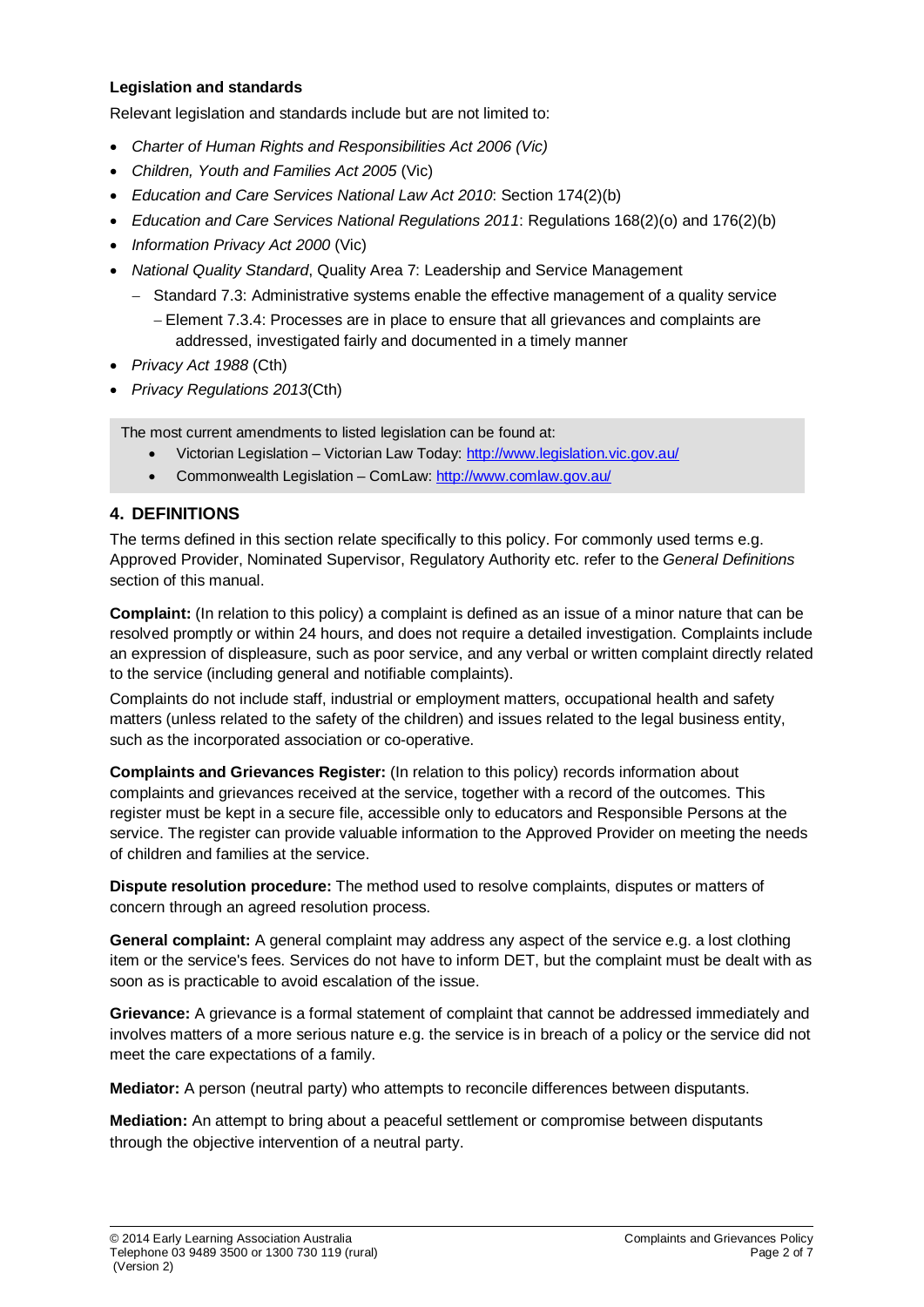**Notifiable complaint:** A complaint that alleges a breach of the Act or Regulation, or alleges that the health, safety or wellbeing of a child at the service may have been compromised. Any complaint of this nature must be reported by the Approved Provider to the secretary of DET within 24 hours of the complaint being made (Section 174(2)(b), Regulation 176(2)(b)). If the Approved Provider is unsure whether the matter is a notifiable complaint, it is good practice to contact DET for confirmation. Written reports to DET must include:

- details of the event or incident
- the name of the person who initially made the complaint
- if appropriate, the name of the child concerned and the condition of the child, including a medical or incident report (where relevant)
- contact details of a nominated member of the Grievances Subcommittee/investigator
- any other relevant information.

Written notification of complaints must be submitted using the appropriate forms, which can be found on the ACECQA website: [www.acecqa.gov.au](http://www.acecqa.gov.au/)

**Serious incident:** An incident resulting in the death of a child, or an injury, trauma or illness for which the attention of a registered medical practitioner, emergency services or hospital is sought or should have been sought. This also includes an incident in which a child appears to be missing, cannot be accounted for, is removed from the service in contravention of the Regulations or is mistakenly locked in/out of the service premises (Regulation 12). A serious incident should be documented in an *Incident, Injury, Trauma and Illness Record* (sample form available on the ACECQA website) as soon as possible and within 24 hours of the incident. The Regulatory Authority (DET) must be notified within 24 hours of a serious incident occurring at the service (Regulation 176(2)(a)). Records are required to be retained for the periods specified in Regulation 183.

# **5. SOURCES AND RELATED POLICIES**

# **Sources**

- ACECQA: [www.acecqa.gov.au](http://www.acecqa.gov.au/)
- Department of Education and Training (DET) Regional Office details are available under 'Contact Us' on the DET website: [www.education.vic.gov.au](http://www.education.vic.gov.au/)
- ELAA *Early Childhood Management Manual:* [www.elaa.org.au](http://www.elaa.org.au/)
- *The Kindergarten Guide* (Department of Education and Training) is available under *early childhood / service providers on the DET website:* [www.education.vic.gov.au](http://www.education.vic.gov.au/)

# **Service policies**

- *Code of Conduct Policy*
- *Incident, Injury, Trauma and Illness Policy*
- *Inclusion and Equity Policy*
- *Interactions with Children Policy*
- *Privacy and Confidentiality Policy*
- *Staffing Policy*

# **PROCEDURES**

#### **The Approved Provider is responsible for:**

- being familiar with the *Education and Care Services National Law Act 2010* and the *Education and Care Services National Regulations 2011*, service policies and constitution, and complaints and grievances policy and procedures
- identifying, preventing and addressing potential concerns before they become formal complaints/grievances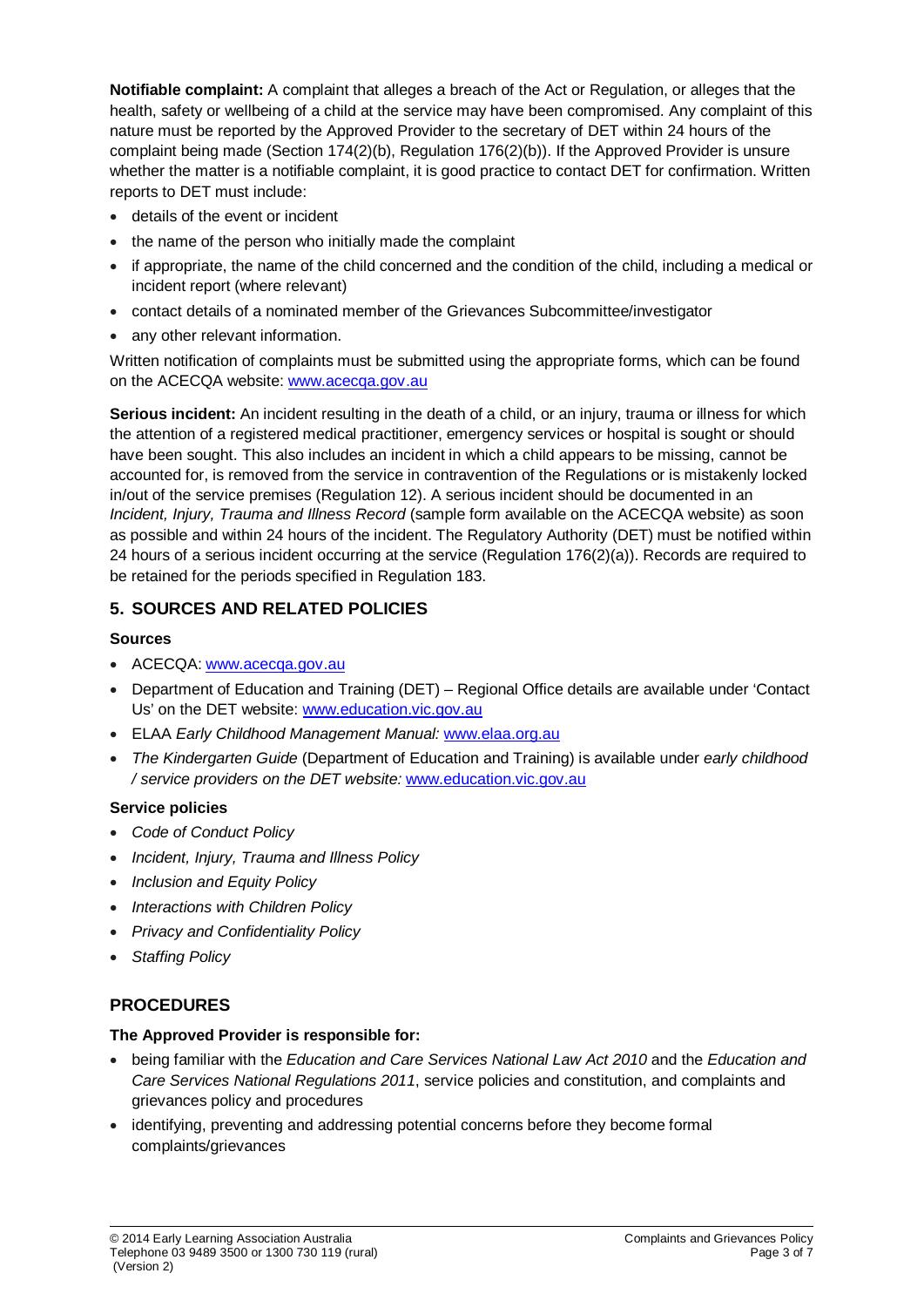- ensuring that the name and telephone number of the Responsible Person (refer to *Staffing Policy*) to whom complaints and grievances may be addressed are displayed prominently at the main entrance of the service (Regulation173(2)b))
- ensuring that the address and telephone number of the Authorised Officer at the DET regional office are displayed prominently at the main entrance of the service (Regulation 173(2)(e))
- advising parents/guardians and any other new members of the Centre for Early Education of the complaints and grievances policy and procedures upon enrolment
- ensuring that this policy is available for inspection at the service at all times (Regulation 171)
- being aware of, and committed to, the principles of communicating and sharing information with service employees, members and volunteers
- responding to all complaints and grievances in the most appropriate manner and at the earliest opportunity
- treating all complainants fairly and equitably
- providing a *Complaints and Grievances Register* (refer to *Definitions*) and ensuring that staff record complaints and grievances along with outcomes
- complying with the service's *Privacy and Confidentiality Policy* and maintaining confidentiality at all times (Regulations 181, 183)
- referring notifiable complaints (refer to *Definitions*), grievances (refer to *Definitions*) or complaints that are unable to be resolved appropriately and in a timely manner to the Grievances Subcommittee/investigator
- informing DET in writing within 24 hours of receiving a notifiable complaint (refer to *Definitions*) (Act 174(4), Regulation 176(2)(b))
- receiving recommendations from the Grievances Subcommittee/investigator and taking appropriate action.

#### **The Nominated Supervisor, Persons in Day-to-Day Charge, educators and other staff are responsible for:**

- responding to and resolving issues as they arise where practicable
- maintaining professionalism and integrity at all times
- discussing minor complaints directly with the party involved as a first step towards resolution (the parties are encouraged to discuss the matter professionally and openly work together to achieve a desired outcome)
- informing complainants of the service's *Complaints and Grievances Policy*
- recording all complaints and grievances in the *Complaints and Grievances Register* (refer to *Definitions*)
- notifying the Approved Provider if the complaint escalates and becomes a grievance (refer to *Definitions*), is a notifiable complaint (refer to *Definitions*) or is unable to be resolved appropriately in a timely manner
- providing information as requested by the Approved Provider e.g. written reports relating to the grievance
- complying with the service's *Privacy and Confidentiality Policy* and maintaining confidentiality at all times (Regulations 181, 183)
- working co-operatively with the Approved Provider and DET in any investigations related to grievances about the Centre for Early Education, it's programs or staff.

# **Parents/guardians are responsible for:**

- raising a complaint directly with the person involved, in an attempt to resolve the matter without recourse to the complaints and grievances procedures
- communicating (preferably in writing) any concerns relating to the management or operation of the service as soon as is practicable
- raising any unresolved issues or serious concerns directly with the Approved Provider, via the Nominated Supervisor/educator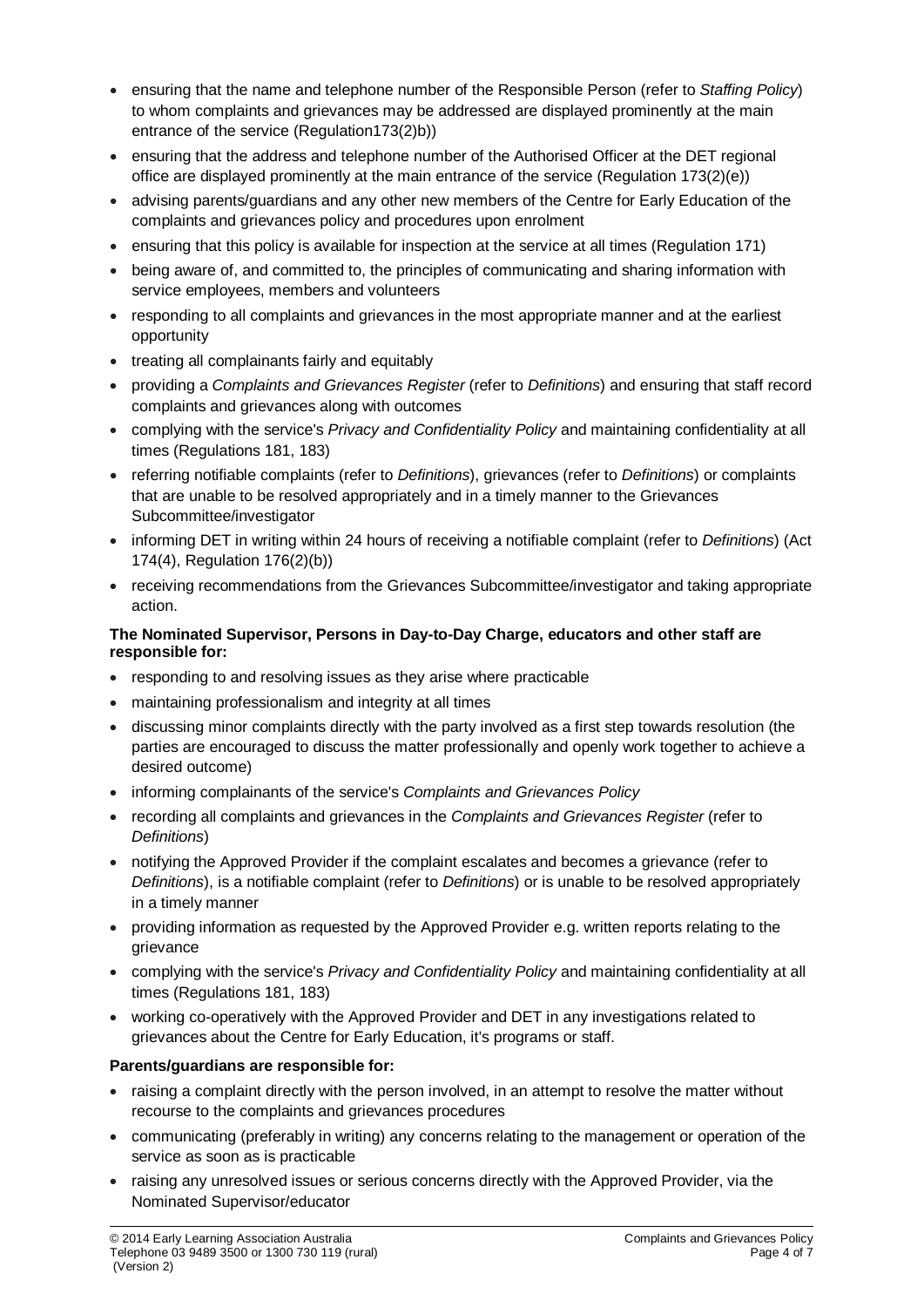• maintaining complete confidentiality at all times

**Volunteers and students, while at the service, are responsible for following this policy and its procedures.**

# **EVALUATION**

In order to assess whether the values and purposes of the policy have been achieved, the Approved Provider will:

- regularly seek feedback from everyone affected by the policy regarding its effectiveness
- monitor complaints and grievances as recorded in the *Complaints and Grievances Register* to assess whether satisfactory resolutions have been achieved
- review the effectiveness of the policy and procedures to ensure that all complaints have been dealt with in a fair and timely manner
- keep the policy up to date with current legislation, research, policy and best practice
- revise the policy and procedures as part of the service's policy review cycle, or as required
- notify parents/guardians at least 14 days before making any changes to this policy or its procedures.

# **ATTACHMENTS**

• Attachment 1: Dealing with complaints and grievances

# **AUTHORISATION**

This policy was adopted by the Approved Provider of the Centre for Early Education on 18.07.16

### **REVIEW DATE:** 18.07.19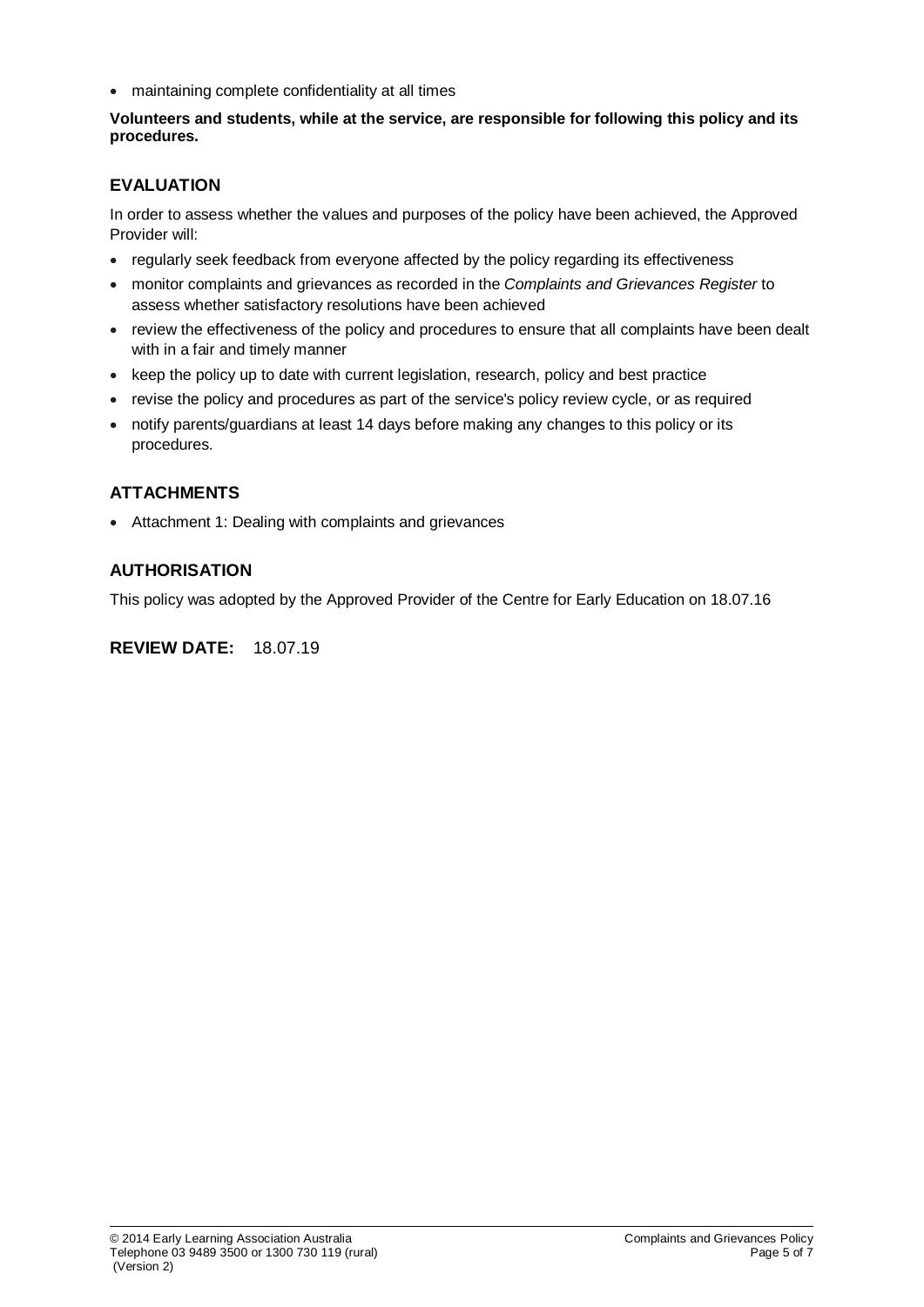# **ATTACHMENT 1 Dealing with complaints and grievances**

### **DEALING WITH A COMPLAINT**

When a complaint is received, the person to whom the complaint is addressed will:

- inform the complainant of the service's *Complaints and Grievances Policy*
- encourage the complainant to resolve the complaint with the person directly, or to submit their complaint in writing
- enter the complaint in the *Complaints and Grievances Register* (refer to *Definitions*) together with the outcome
- comply with the service's *Privacy and Confidentiality Policy* with regard to all meetings/discussions in relation to a complaint
- inform the Approved Provider if the complaint escalates and becomes a grievance (refer to *Definitions*), a notifiable complaint (refer to *Definitions*) or is unable to be resolved appropriately in a timely manner.

# **DEALING WITH A GRIEVANCE**

When a formal complaint or grievance is lodged with the service:

- the staff member receiving the formal complaint or grievance will record all relevant details regarding the grievance in the *Complaints and Grievances Register* (refer to *Definitions*) and immediately inform the Approved Provider
- the Approved Provider must inform the service's Grievances Subcommittee, if there is one, or appoint an investigator(s) to investigate the grievance
- the Grievances Subcommittee/investigator will assess the grievance to determine if it is a notifiable grievance (refer to *Definitions*)
- if the grievance is notifiable, the Approved Provider will be responsible for notifying DET. This must be in writing within 24 hours of receiving the complaint (Regulation 176(2)(b))
- the written report to DET needs to be submitted using the appropriate forms from ACECQA and will include:
	- − details of the event or incident
	- − the name of the person who initially made the complaint
	- − if appropriate, the name of the child concerned and the condition of the child, including a medical or incident report (where relevant)
	- − contact details of a nominated member of the Grievances Subcommittee/investigator
	- − any other relevant information
- if the Approved Provider is unsure if the complaint is a notifiable complaint, it is good practice to contact DET for confirmation.

#### **GRIEVANCES SUBCOMMITTEE/INVESTIGATOR RESPONSIBILITIES AND PROCEDURES**

In the event of a grievance being lodged, the Grievances Subcommittee/investigator will:

- convene as soon as possible to deal with the grievance in a timely manner
- disclose any conflict of interest relating to any member of the subcommittee/panel of investigators. Such members must stand aside from the investigation and subsequent processes
- consider the nature and the details of the grievance
- identify which service policies (if any) the grievance involves
- inform the Approved Provider if their involvement is required under any other service policies
- if the grievance is a notifiable complaint (refer to *Definitions*), inform the complainant of the requirements to notify DET of the grievance and explain the role that DET may take in investigating the complaint